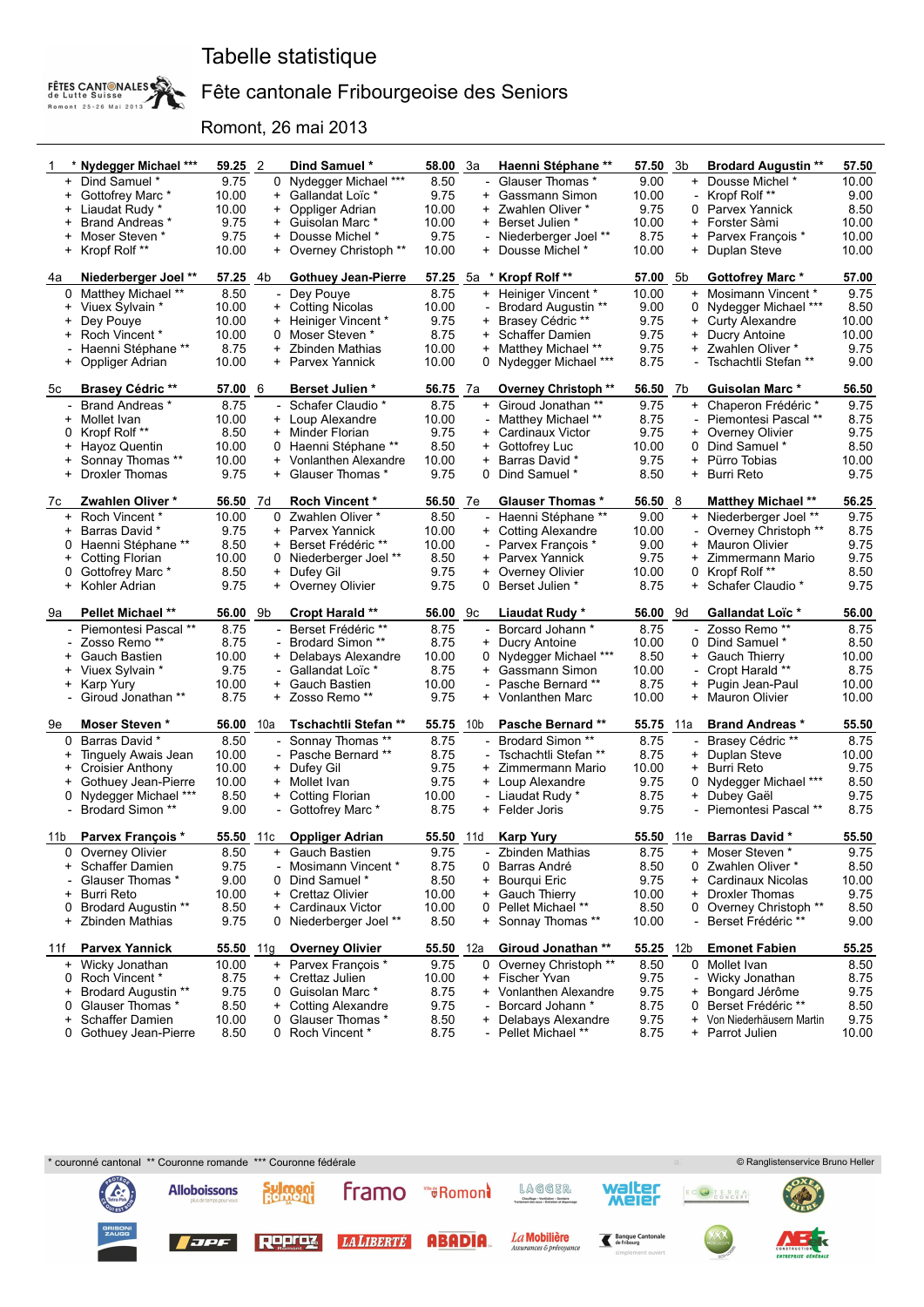# Tabelle statistique Fête cantonale Fribourgeoise des Seniors

| 12c                                | <b>Schaffer Damien</b>                     | 55.25 12d        |                                 | <b>Gauch Bastien</b>                    | <b>55.25</b> 12e |                | <b>Duplan Steve</b>                   | <b>55.25</b> 12f |                          | <b>Dousse Michel *</b>                      | 55.25         |
|------------------------------------|--------------------------------------------|------------------|---------------------------------|-----------------------------------------|------------------|----------------|---------------------------------------|------------------|--------------------------|---------------------------------------------|---------------|
| $+$                                | Bourgui Eric                               | 10.00            | 0                               | Oppliger Adrian                         | 8.50             | $\ddot{}$      | Vonlanthen Marc                       | 9.75             | 0                        | <b>Brodard Augustin **</b>                  | 8.50          |
| 0                                  | Parvex François *                          | 8.50             | $^{+}$                          | Von Niederhäusern Martin                | 9.75             | 0              | <b>Brand Andreas</b> *                | 8.50             | $^{+}$                   | Hayoz Quentin                               | 9.75          |
| $+$                                | Parrot Julien                              | 10.00            |                                 | 0 Pellet Michael **                     | 8.50             | $\ddot{}$      | <b>Golliard Steve</b>                 | 10.00            | $+$                      | Forster Sàmi                                | 10.00         |
| 0                                  | Kropf Rolf**                               | 8.50             | $+$                             | <b>Blanchette Nicolas</b>               | 10.00            | 0              | Zosso Remo **                         | 8.50             | $^{+}$                   | Delabays Alexandre                          | 9.75          |
| 0                                  | Parvex Yannick                             | 8.50             |                                 | 0 Cropt Harald **                       | 8.50             | $+$            | Zimmermann Mario                      | 10.00            | 0                        | Dind Samuel *                               | 8.50          |
| $+$                                | <b>Cotting Alexandre</b>                   | 9.75             |                                 | + Dufey Gil                             | 10.00            | 0              | <b>Brodard Augustin **</b>            | 8.50             |                          | 0 Haenni Stéphane **                        | 8.75          |
| 12g                                | <b>Delabays Alexandre</b>                  | 55.25            | 12h                             | <b>Piemontesi Pascal **</b>             | 55.25            | 12i            | <b>Brodard Simon **</b>               | 55.25            | 12i                      | <b>Berset Frédéric **</b>                   | 55.25         |
|                                    | + Martingay Aurélien                       | 10.00            |                                 | - Pellet Michael **                     | 8.75             |                | - Pasche Bernard **                   | 8.75             | $\overline{\phantom{a}}$ | Cropt Harald **                             | 8.75          |
| $\ddot{}$                          | Cressier Gaetan                            | 9.75             |                                 | Guisolan Marc *                         | 8.75             |                | Cropt Harald **                       | 8.75             |                          | Dubey Gaël                                  | 9.00          |
| 0                                  | Cropt Harald **                            | 8.50             |                                 | + Cressier Gaetan                       | 10.00            | $^{+}$         | Felder Joris                          | 9.75             | 0                        | Roch Vincent *                              | 8.50          |
| 0                                  | Dousse Michel *                            | 8.50             |                                 | Kohler Adrian                           | 9.00             | $\ddot{}$      | Dind Clément                          | 10.00            | $\ddot{}$                | <b>Emonet Fabien</b>                        | 10.00         |
| 0                                  | Giroud Jonathan **                         | 8.50             |                                 | + Ducry Antoine                         | 10.00            |                | - Zosso Remo **                       | 9.00             | $^{+}$                   | Dey Pouye                                   | 10.00         |
| $\ddot{}$                          | Forster Sàmi                               | 10.00            |                                 | <b>Brand Andreas</b> *                  | 8.75             |                | Moser Steven *                        | 9.00             |                          | Barras David *                              | 9.00          |
| 13а                                | <b>Wicky Jonathan</b>                      | 55.00            | 13b                             | <b>Droxler Thomas</b>                   | 55.00            | 13с            | <b>Croisier Anthony</b>               | 55.00            | 13d                      | <b>Cotting Florian</b>                      | 55.00         |
| 0                                  | Parvex Yannick                             | 8.50             | 0                               | Gassmann Simon                          | 8.50             | 0              | Forster Sàmi                          | 8.50             | 0                        | Cardinaux Victor                            | 8.50          |
|                                    | <b>Emonet Fabien</b>                       | 8.75             | $^{+}$                          | Henzer Stefan                           | 9.75             | $+$            | Vonlanthen Marc                       | 9.75             | $^{+}$                   | <b>Burri Flemming</b>                       | 9.75          |
| 0                                  | Mosimann Quentin                           | 8.50             | $\ddot{}$                       | Gross Florian *                         | 9.75             | 0              | Moser Steven *                        | 8.50             | +                        | Crettaz Julien                              | 10.00         |
| $\ddot{}$                          | Bourqui Eric                               | 9.75             | 0                               | Barras David *                          | 8.50             | $\ddot{}$      | Felder Joris                          | 9.75             | 0                        | Zwahlen Oliver *                            | 8.50          |
| $\ddot{}$<br>$+$                   | Crettaz Olivier                            | 9.75<br>9.75     |                                 | + Forster Sàmi                          | 10.00<br>8.50    | 0<br>$^{+}$    | Schafer Claudio *<br>Pürro Tobias     | 8.50<br>10.00    | 0<br>$+$                 | Tschachtli Stefan **                        | 8.50<br>9.75  |
|                                    | Viuex Sylvain *                            |                  |                                 | 0 Brasey Cédric **                      |                  |                |                                       |                  |                          | Cressier Gaetan                             |               |
| 13e                                | Borcard Johann*                            | 55.00            | 13f                             | <b>Mollet Ivan</b>                      | 55.00            | 14a            | <b>Gottofrey Luc</b>                  | 54.75            | 14b                      | <b>Burri Reto</b>                           | 54.75         |
|                                    | - Liaudat Rudy *                           | 8.75             | $+$                             | <b>Emonet Fabien</b>                    | 9.75             | $+$            | <b>Burri Flemming</b>                 | 9.75             | $+$                      | <b>Mosimann Quentin</b>                     | 9.75          |
|                                    | Cardinaux Victor                           | 9.00             | 0                               | Brasey Cédric **                        | 8.50             | +              | <b>Golliard Steve</b>                 | 9.75             | $^{+}$                   | <b>Heiniger Vincent *</b>                   | 9.75          |
| $\pm$                              | <b>Boschung Markus</b>                     | 9.75             |                                 | Gassmann Simon                          | 9.00             | 0              | Zosso Remo **                         | 8.50             | 0                        | <b>Brand Andreas</b> *                      | 8.50          |
|                                    | <b>Giroud Jonathan **</b>                  | 8.75<br>9.00     |                                 | 0 Tschachtli Stefan **                  | 8.75<br>10.00    | 0              | Overney Christoph **                  | 8.50             | 0<br>$\ddot{}$           | Parvex François *<br>Gottofrey Luc          | 8.50          |
| $\overline{\phantom{a}}$<br>$^{+}$ | <b>Cotting Alexandre</b><br>Bongard Jérôme | 9.75             |                                 | + Loup Alexandre<br>Dubey Gaël          | 9.00             | 0<br>$\ddot{}$ | Burri Reto<br><b>Boschung Markus</b>  | 8.50<br>9.75     | 0                        | Guisolan Marc *                             | 9.75<br>8.50  |
|                                    |                                            |                  |                                 |                                         |                  |                |                                       |                  |                          |                                             |               |
| 14с                                | Zosso Remo **                              | 54.75            | 14d                             | <b>Schafer Claudio *</b>                | 54.75            | 14e            | Kohler Adrian                         | 54.75            | 14f                      | Dubey Gaël                                  | 54.75         |
|                                    | Gallandat Loïc *<br>Pellet Michael **      | 8.75             | $\overline{\phantom{0}}$        | <b>Berset Julien *</b>                  | 8.75             |                | - Mauron Olivier                      | 8.75             | $+$                      | Capt Stéphane<br>Berset Frédéric **         | 9.75          |
| $\pm$                              | Gottofrey Luc                              | 8.75<br>9.75     |                                 | Sonnay Thomas **<br>+ Z'Rotz Roman      | 8.75<br>10.00    | $\ddot{}$      | Dind Clément<br>Capt Stéphane         | 8.75<br>10.00    |                          | Viuex Sylvain *                             | 9.00<br>8.75  |
| $\ddot{}$                          | Duplan Steve                               | 10.00            |                                 | Dey Pouye                               | 8.75             |                | Piemontesi Pascal **                  | 8.75             | $^{+}$                   | Minder Florian                              | 10.00         |
|                                    | <b>Brodard Simon **</b>                    | 9.00             |                                 | + Croisier Anthony                      | 10.00            | $\ddot{}$      | Gross Florian *                       | 10.00            | 0                        | <b>Brand Andreas</b> *                      | 8.50          |
| 0                                  | Cropt Harald **                            | 8.50             | 0                               | Matthey Michael **                      | 8.50             | 0              | Zwahlen Oliver *                      | 8.50             |                          | Mollet Ivan                                 | 8.75          |
|                                    |                                            |                  |                                 |                                         |                  |                |                                       |                  |                          |                                             |               |
| 15a                                | <b>Mosimann Vincent*</b>                   | 54.50            | 15b                             | Dind Clément                            | 54.50            | 15с            | <b>Sonnay Thomas **</b>               | 54.50            | 16a                      | <b>Vonlanthen Alexandre</b>                 | 54.25         |
| 0                                  | Gottofrey Marc*                            | 8.50             |                                 | - Vonlanthen Alexandre                  | 8.75             |                | Tschachtli Stefan **                  | 8.75             | $\blacksquare$           | Dind Clément                                | 8.75          |
|                                    | Oppliger Adrian                            | 8.75             |                                 | Kohler Adrian                           | 8.75             |                | Schafer Claudio *                     | 8.75             | $+$                      | Martingay Aurélien                          | 9.75          |
|                                    | Barras André                               | 8.75             |                                 | + Pugin Jean-Paul<br>0 Brodard Simon ** | 9.75             | $\ddot{}$      | <b>Zbinden Mathias</b>                | 10.00            | 0<br>$+$                 | Giroud Jonathan **                          | 8.50          |
| $^{+}$<br>$\overline{\phantom{0}}$ | Von Niederhäusern Martin<br>Parrot Julien  | 9.75<br>9.00     | $\overline{\phantom{a}}$        | Gassmann Simon                          | 8.50<br>9.00     | $\ddot{}$<br>0 | Mauron Olivier<br>Brasey Cédric **    | 10.00<br>8.50    | 0                        | Mosimann Quentin<br><b>Berset Julien *</b>  | 10.00<br>8.50 |
| $^{+}$                             | Cardinaux Victor                           | 9.75             |                                 | + Loup Alexandre                        | 9.75             | 0              | Karp Yury                             | 8.50             |                          | Hayoz Quentin                               | 8.75          |
|                                    |                                            |                  |                                 |                                         |                  |                |                                       |                  |                          |                                             |               |
| 16b                                | <b>Hayoz Quentin</b>                       | <b>54.25</b> 16c |                                 | <b>Pugin Jean-Paul</b>                  | <b>54.25</b> 16d |                | <b>Minder Florian</b>                 | <b>54.25</b> 16e |                          | <b>Mauron Olivier</b>                       | 54.25         |
| $\ddot{}$                          | <b>Curty Alexandre</b>                     | 10.00            |                                 | <b>Tornay Simon</b>                     | 9.00             | +              | <b>Blanchette Nicolas</b>             | 10.00            |                          | Kohler Adrian                               | 8.75          |
| 0                                  | Dousse Michel *                            | 8.50             | 0                               | Dey Pouye                               | 8.50             |                | Gross Florian *                       | 8.75             | $^{+}$                   | Bourqui Eric                                | 10.00         |
|                                    | Loup Alexandre                             | 8.75             | 0                               | Dind Clément                            | 8.50             | 0              | <b>Berset Julien *</b>                | 8.50             | 0                        | Matthey Michael **                          | 8.50          |
| 0<br>+                             | Brasey Cédric **<br>Minder Florian         | 8.50<br>9.75     | $^{+}$<br>0                     | Fischer Yvan<br>Gallandat Loïc *        | 9.75<br>8.50     | 0<br>0         | Dubey Gaël<br>Hayoz Quentin           | 8.75<br>8.50     | 0<br>+                   | Sonnay Thomas **<br><b>Mosimann Quentin</b> | 8.50<br>10.00 |
|                                    | <b>Vonlanthen Alexandre</b>                | 8.75             | $^{+}$                          | Mosimann Quentin                        | 10.00            | $\ddot{}$      | <b>Golliard Steve</b>                 | 9.75             | 0                        | Gallandat Loïc *                            | 8.50          |
|                                    |                                            |                  |                                 |                                         |                  |                |                                       |                  |                          |                                             |               |
| 17a                                | Zimmermann Mario                           | 54.00            | 17b                             | <b>Zbinden Mathias</b>                  | 54.00            | 17c            | <b>Ducry Antoine</b>                  | 54.00            | 17d                      | <b>Crettaz Olivier</b>                      | 54.00         |
| $+$<br>$\ddot{}$                   | Jakob Sylvain<br>Z'Rotz Roman              | 10.00            | $\overline{\phantom{a}}$<br>$+$ | <b>Karp Yury</b>                        | 8.75<br>9.75     | $+$            | Cardinaux Nicolas                     | 9.75<br>8.75     | $\overline{\phantom{a}}$ | Von Niederhäusern Martin<br>0 Felder Joris  | 8.75<br>8.50  |
| 0                                  | Pasche Bernard **                          | 9.75<br>8.50     | 0                               | Tornay Simon<br>Sonnay Thomas **        | 8.50             | 0<br>+         | Liaudat Rudy *<br>Tinguely Awais Jean | 9.75             | $^{+}$                   | <b>Cotting Nicolas</b>                      | 9.75          |
| 0                                  | Matthey Michael **                         | 8.50             |                                 | + Z'Rotz Roman                          | 10.00            | 0              | Gottofrey Marc*                       | 8.50             | 0                        | Oppliger Adrian                             | 8.50          |
| 0                                  | Duplan Steve                               | 8.50             | 0                               | Gothuey Jean-Pierre                     | 8.50             | 0              | Piemontesi Pascal **                  | 8.50             | 0                        | Wicky Jonathan                              | 8.50          |
| $\overline{\phantom{0}}$           | Ducry Antoine                              | 8.75             |                                 | 0 Parvex François *                     | 8.50             |                | Zimmermann Mario                      | 8.75             | $^{+}$                   | Gauch Thierry                               | 10.00         |
| 17e                                | <b>Cotting Alexandre</b>                   | 54.00            | 17f                             | <b>Cardinaux Victor</b>                 | 54.00            | 17g            | <b>Vonlanthen Marc</b>                | 54.00            | 17h                      | <b>Felder Joris</b>                         | 54.00         |
| $+$                                | Barras André                               | 9.75             |                                 | + Cotting Florian                       | 9.75             | 0              | Duplan Steve                          | 8.50             | 0                        | Parrot Julien                               | 8.50          |
| 0                                  | Glauser Thomas *                           | 8.50             |                                 | Borcard Johann *                        | 9.00             | 0              | <b>Croisier Anthony</b>               | 8.50             | $^{+}$                   | Crettaz Olivier                             | 10.00         |
| $\ddot{}$                          | Fischer Yvan                               | 9.75             | 0                               | Overney Christoph **                    | 8.50             | +              | Jakob Sylvain                         | 10.00            | 0                        | <b>Brodard Simon **</b>                     | 8.50          |
| 0                                  | Overney Olivier                            | 8.50             |                                 | + Cressier Gaetan                       | 9.75             | 0              | Dufey Gil                             | 8.50             | 0                        | <b>Croisier Anthony</b>                     | 8.50          |
|                                    | Borcard Johann *                           | 9.00             | 0                               | Oppliger Adrian                         | 8.50             | $\ddot{}$      | <b>Curty Alexandre</b>                | 10.00            | $+$                      | Henzer Stefan                               | 10.00         |
| 0                                  | Schaffer Damien                            | 8.50             | 0                               | Mosimann Vincent *                      | 8.50             | 0              | Liaudat Rudy *                        | 8.50             | 0                        | <b>Pasche Bernard **</b>                    | 8.50          |
| 17i                                | <b>Cressier Gaetan</b>                     | 54.00            | 17j                             | <b>Bongard Jérôme</b>                   | 54.00            | 18a            | <b>Parrot Julien</b>                  | 53.75            | 18b                      | Gross Florian *                             | 53.75         |
|                                    | + Boschung Markus                          | 10.00            | 0                               | Tinguely Awais Jean                     | 8.50             |                | + Felder Joris                        | 9.75             | 0                        | Viuex Sylvain *                             | 8.50          |
| 0                                  | Delabays Alexandre                         | 8.50             | 0                               | Cardinaux Nicolas                       | 8.50             | 0              | Forster Sàmi                          | 8.50             |                          | Minder Florian                              | 8.75          |
| 0                                  | Piemontesi Pascal **                       | 8.50             | 0                               | <b>Emonet Fabien</b>                    | 8.50             | 0              | Schaffer Damien                       | 8.50             | 0                        | <b>Droxler Thomas</b>                       | 8.50          |
| 0                                  | Cardinaux Victor                           | 8.50             | $\ddot{}$                       | Jakob Sylvain                           | 10.00            | $\ddot{}$      | Tinguely Awais Jean                   | 9.75             | $^{+}$                   | Heiniger Vincent *                          | 9.75          |
| $\ddot{}$                          | Capt Stéphane                              | 9.75             | $+$                             | Gauch Thierry                           | 10.00            |                | Mosimann Vincent *                    | 8.75             | 0                        | Kohler Adrian                               | 8.50          |
| 0                                  | <b>Cotting Florian</b>                     | 8.75             | 0                               | Borcard Johann *                        | 8.50             | 0              | <b>Emonet Fabien</b>                  | 8.50             | $^{+}$                   | Capt Stéphane                               | 9.75          |
|                                    |                                            |                  |                                 |                                         |                  |                |                                       |                  |                          |                                             |               |